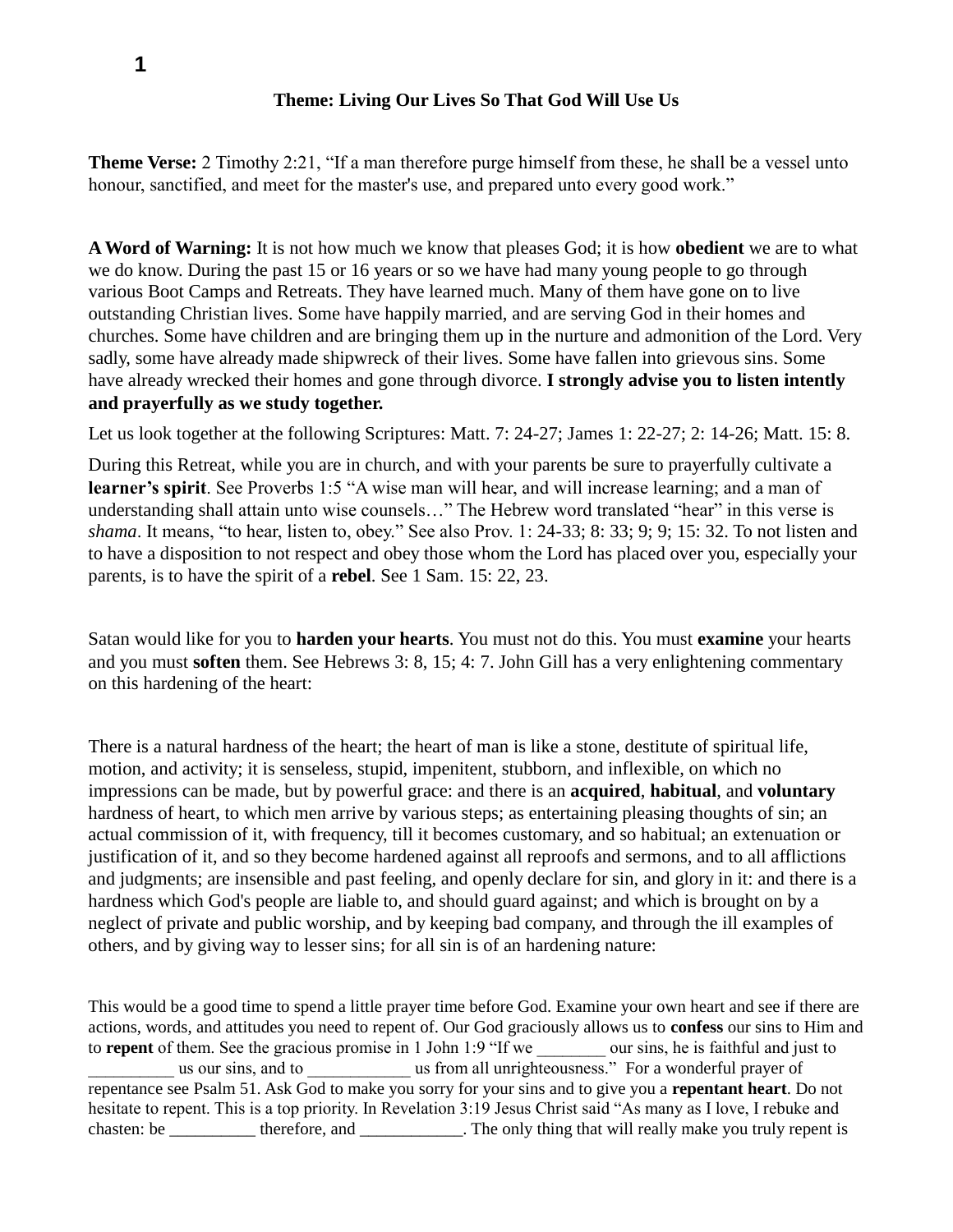to have **godly sorrow** for your sins. See 2 Cor. 7: 10, 11.

Let us prayerfully determine to make the following commitment **right now** before God: Psalm 86:11 "Teach me thy way, O LORD; I will walk in thy truth: unite my heart to fear thy name." We have here **two prayers** and a **solemn commitment**. Memorize this verse.

**To whom are you accountable?** Modern man likes to think that he is **autonomous**. That means **means means number numbers numbers numbers numbers numbers numbers numbers numbers numbers numbers numbers numbers numbers numbers numbers numbers numbers numbers numbers** God because He is the Creator. The child of God owes **double allegiance** to God because He is also our and the set of the set of the set of the set of the set of the set of the set of the set of the set of the set of the set of the set of the set of the set of the set of the set of the set of the set of the set of the s verses.

The **primary duty** for each child of God is to do what Jesus said in Matthew 6:33 "But seek ye **first** the kingdom of God, and his righteousness; and all these things shall be added unto you."

Let us also memorize this verse. This means that no matter whatever we do in life, we must always put God first. This will **drastically affect** every area of our lives. This will include:

1. Your relationship with your parents: See Eph. 6: 1-3; Col. 3: 20; Ex. 20: 12; Prov. 1: 8; 6: 20; 13: 1; 15: 5, 20; 17: 25; 20: 20; 23: 22, 24, 25; 30: 11, 17. It is **impossible** to please God and be disobedient to parents. Your parents should have much more influence on you than your friends do. Being disobedient to parents is so horrible that God listed this sin in a terrible category of other sins. See Rom. 1: 29-31; 2 Tim. 3: 1-5.

Your parents are not perfect and they will make mistakes but you must still submit yourselves to them. Jesus Christ was perfect and Joseph and Mary were not. However He set the example for all children. See Luke 2: 51.

Having the proper relationship with your parents also includes caring for them when they are old. See Matt. 15: 1-6; 1 Tim. 5: 3, 4. The word translated "nephews" here means The word "requite" means that the word the word "require" means that the word the word the word the word  $\mathcal{N}$  what do you think this has reference to in this context?

- 2. What kind of career you pursue. What are some careers that would greatly hinder you from seriously serving God? Have you **really prayed** about what God would have you to do? Is your **primary consideration** making a lot of money? Consider 1 Tim. 6: 9-11; Prov. 28:20 For the girls look at Titus 2: 5.
- 3. How you use your money. First, we must remember that it is God Who enables us to get any money. See Deut. 8: 17, 18. See these other Scriptures which give us some of the ways in which God says we should spend our money: Luke 12: 16-21. What do you think the expression "rich toward God" means? 1 Tim. 6: 17-19; Luke 16: 11. 1 Tim. 5: 8. The Lord says much about our helping those who are truly in need $\rightarrow$ Deut. 15: 7; Ps. 41: 1; Prov. 19: 17; Gal. 2: 10. How would you balance the teaching of the following two passages- James 5: 1-5 and 1 Tim. 6: 17?

Read the following Scriptures and see if you can tell what is under consideration: Phil. 1: 5; 4: 10- 19; Heb. 13: 16. The word translated "fellowship" here means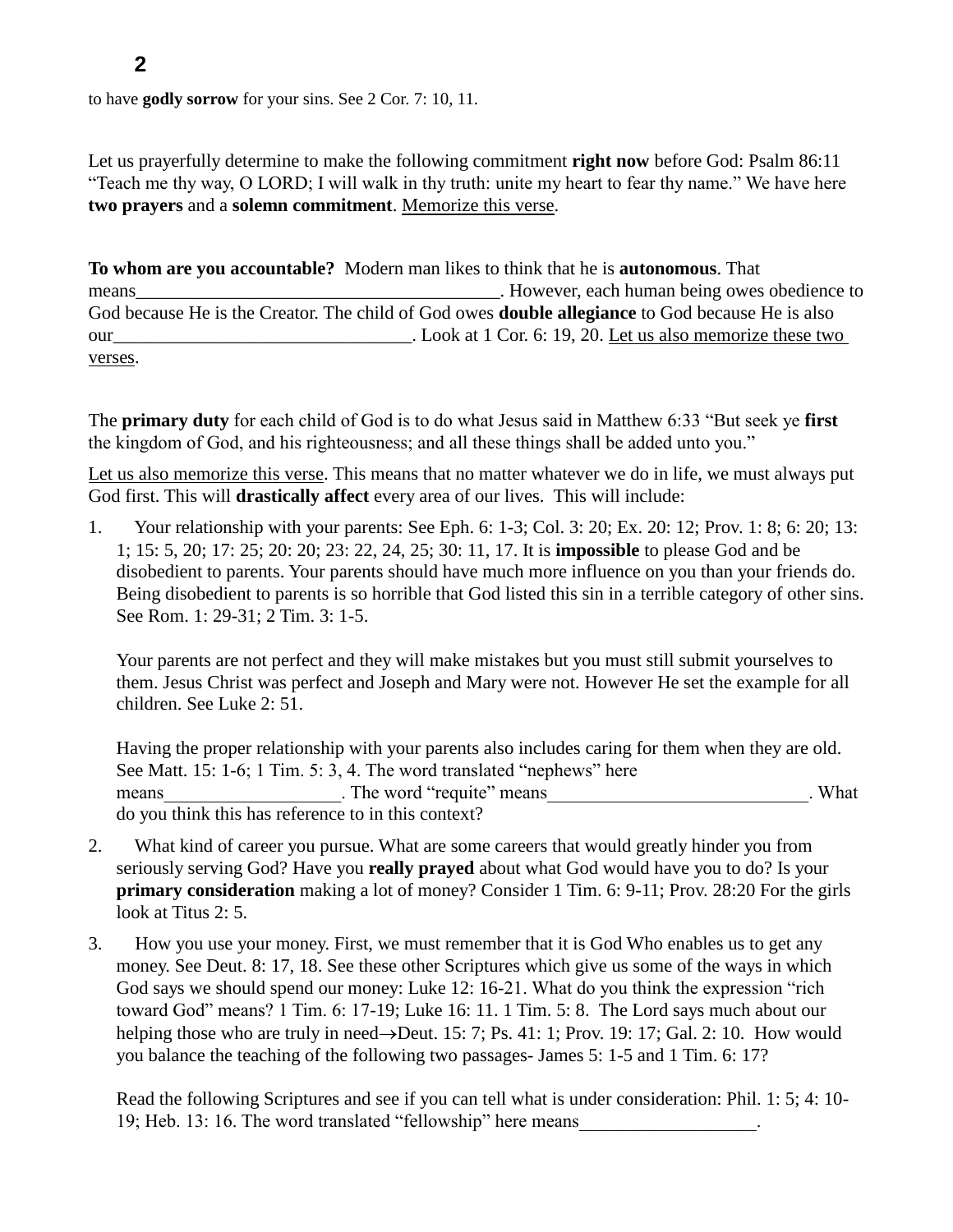**3**

"Preoccupation with or emphasis on material objects, comforts, and considerations, as opposed to spiritual or intellectual values" is called

Look at Luke 12: 15; Eph. 5: 3; Col. 3: 5. The word "covetousness" is pleone, xia (pleonexia), and means "greedy desire to have more, covetousness, avarice."

See 1 Cor. 7: 31. I like what John Gill says about this verse $\rightarrow$ "Such as have a large affluence of the things of this world, should use them in a moderate and temperate manner; should not squander them away extravagantly, or spend them on their lusts, and use them intemperately, which is to abuse them…"

- 4. What kind of **employee** you will be. There are many Scriptures that pertain to this. Some of them are: Eph. 6: 5-8; Col. 3: 22; 1 Tim. 6:1, 2; Tit. 2: 9, 10; 1 Pet 2: 18. Some of the **good qualities** here that God expects of Christian employees are **obedience**, **faithfulness**, **respect**, **desire to please**, and **patience under difficult employers and in difficult circumstances**.
- 5. What kind of **citizen** you will be. You will be **law-abiding**. Matt. 17: 24-27; See Acts 23: 5; Rom. 13:1-7; 1 Pet. 2: 17; Jude 8. You will be **prayerful**. See 1 Tim. 2: 1-3.
- 6. Whom you will choose to marry. You will welcome **parental input**. (Ex. 20: 12). You will certainly not marry an unbeliever $\rightarrow$  2 Cor. 6: 14, 15. You will marry someone that you are likeminded with in spiritual matters, and with whom you can serve the Lord $\rightarrow$ 1 Pet. 3: 7.
- 7. After you are married how you will live in the married state. **Husbands** will be governed by the principles taught in the following Scriptures: I Pet. 3: 7; Eph. 5: 25-33; Col. 3: 19; Ruth 1: 9. This last Scripture is very beautiful and describes the atmosphere that a husband should provide for his wife in their home. The Hebrew word translated "rest" here is used 21 times in the Old Testament and is variously translated "rest, resting place, comfortable, ease, quiet, still." A husband should so order his home and behave himself so that the home is a true **haven** and a **refuge** for his wife. The primary word that the husband should remember as his role in marriage is **LOVE**. This is not primarily a feeling. This is a determined act of his will. Love is not optional. This is a command of God. To not love one's wife is to disobey God.

**Wives** will be governed by the principles taught in these Scriptures $\rightarrow$ Eph. 5: 22-24, 33. The words translated "submit" and "subject" are from the same Greek word. It is ~upota,ssw (hupotasso). It means "to arrange under, to subordinate; to subject one's self, obey." It was originally a "Greek military term meaning 'to arrange [troop divisions] in a military fashion under the command of a leader'. In non-military use, it was 'a voluntary attitude of giving in, cooperating, assuming responsibility, and carrying a burden'". The word translated "reverence" carries the idea of treating with respect. Remember that these are commands of God. They are not optional for one who obeys the commands of God. Other Scriptures which speak to the role of the wife are Col. 3: 18; 1 Pet. 3: 1-6. The **virtuous woman** of Proverbs 31 was a good wife. She was **oriented toward her husband** instead of being **self-centered**. It is said of her in Proverbs 31:11, 12 "The heart of her husband doth safely trust in her, so that he shall have no need of spoil. She will do him good and not evil all the days of her life."

Both partners will be committed to the **permanence** of the **marriage relationship**. The only thing that will separate them is death. See Matt. 19: 4-6.

8. How you behave yourself concerning **sexual morality** both before and after marriage.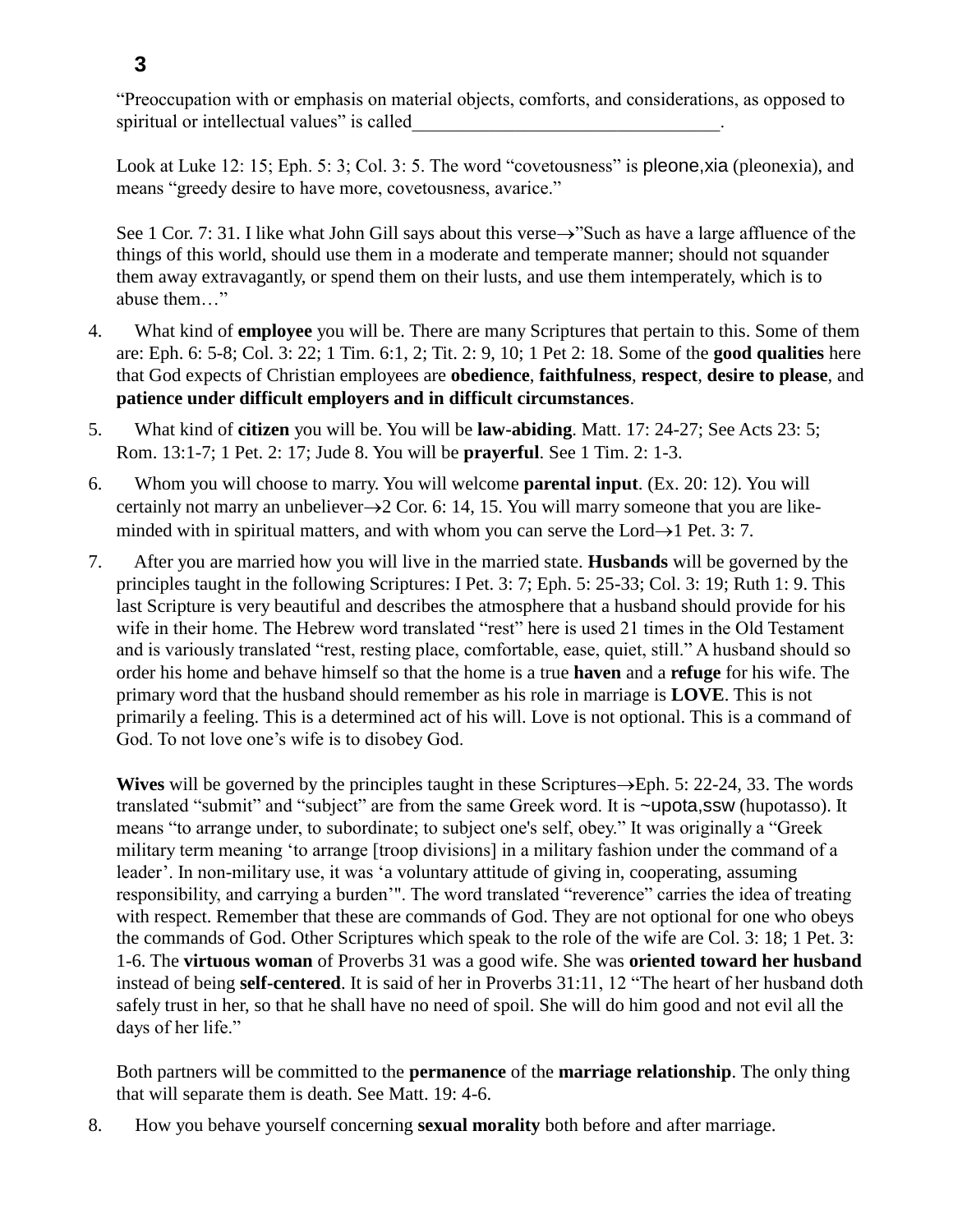**\*Remember this**—In the entire history of the human race, from the beginning of time until the end of time- it has never been right **even one time and no matter what the circumstances** to engage in any sexual activity outside of marriage**! \*** You cannot be guided by feelings and emotions in such matters. You must be guided by the Word of God. Sometimes our emotions are extremely strong and if we follow them we will be deceived.

The Bible demands that we keep our **bodies** and our **minds** clean and pure about such things. Let us look at some Scriptures->Matt. 5: 28. This forbids **pornography** in all its forms. This includes **magazines**, **movies**, **TV**, **videos**, the **Internet**, and any and all other forms. This also means that we must not be in places of temptation, but must flee them $\rightarrow$ Gen. 39: 12; 1 Cor. 6: 18; 2 Tim 2: 22; Prov. 4: 15; 1 John 2: 16.

Even our **words** and **thoughts** should be pure $\rightarrow$ Eph. 4: 29; Ps. 19: 14.

Christian young men and young women should be very careful to behave with great purity of mind and behavior toward each other $\rightarrow$ 1 Tim 5: 2. John Gill says the following about the expression "all purity"-"in such manner as to preserve chastity in **looks**, in **words**, and **actions**."

It is absolutely necessary that Christians wear **modest clothes**. This is true of both sexes but it is especially true of women. See 1 Tim. 2: 9; Prov. 7: 10; Rom. 12: 1, 2; 1 Thess. 5: 22.

- 9. What kind of music you will listen to. This is a very important subject. The songs we listen to must have the proper **words**. The **sound** (including the beat, is also very important). It is very enlightening to know what is the **purpose** of the composers, their background, ideology, and lifestyle. What **effects** do certain kinds of music have on you? Anytime you do anything **behind your parents' back**, including the music you listen to, is always very wrong.
- 10. What kinds of friends you will have. Here again, you must **welcome parental involvement!** Look at the following Scriptures  $\rightarrow$  Ex. 23: 2; Ps. 1: 1; Prov. 4: 14; 13: 20; 22: 24; 24: 1; 28: 7. 1 Cor. 5: 9-11. See especially  $\rightarrow$  1 Corinthians 15:33 "Be not deceived: evil communications corrupt good manners." The word translated "communications" here means "companionships." The word translated "manners" means here "morals, character."
- 10.
- 11. What you will read and look at. We have already studied this as far as sexual morality is concerned. However, there are other areas in which we need to be careful as to what we read and place before our eyes. Remember that **ideas have consequences!** We are transformed into what we should be by the renewing of our minds. See Rom. 12: 1, 2. The one book that we should read from every day is the\_\_\_\_\_\_\_\_\_\_\_\_\_\_\_\_\_\_\_\_. Do you have a **habit** of reading the Bible **each day**? Yes Now No Reflexive May tell us about it. If you do not you need to put some thought into developing it **right now**.

Look at the importance of God's Word: It is our spiritual  $food \rightarrow Matt. 4: 4; 1 Pet; 2: 2; Job 23: 2. It$ is our **light** $\rightarrow$ Ps; 119: 105. It is our **cleansing agent** $\rightarrow$ Ps. 119: 9; John 15: 3; Eph. 5: 26. It is our **sword** $\rightarrow$ Eph. 6: 17; 2 Cor. 10: 4, 5. See how Jesus used this sword in Matt. 4: 1-11. See how powerful the Word of God was in Acts 19: 20.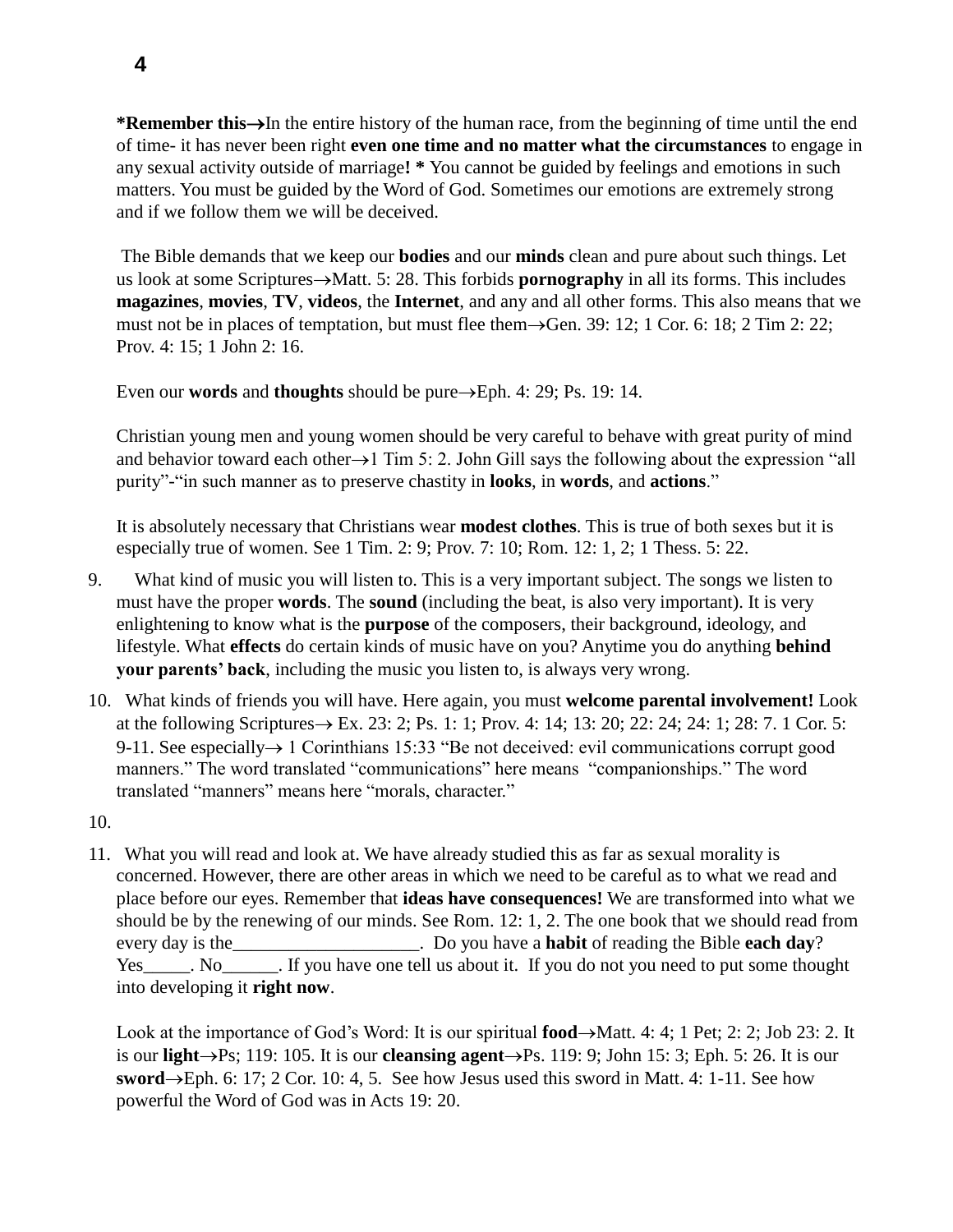If you are serious about pleasing God you must make **determined commitment** to be much in His word. Here are some suggestions: Read a chapter of Proverbs each day for a year. Read the chapter that corresponds with the day of the month. In addition read the Bible through in a year. Figure out how many chapters or pages a day will get the job done. I would suggest **underlining** words, or phrases that particularly strike your attention.

You must also commit to **study** God's word $\rightarrow$ 1 Tim. 2: 15. There are several ways to do this. You can study by\_\_\_\_\_\_\_\_\_\_\_\_\_\_\_. You can also study by\_\_\_\_\_\_\_\_\_\_\_\_\_\_\_\_\_\_\_\_\_\_\_. There are many helps you can use to help you study your Bibles. Your pastor would be glad to help you in this. Your parents would also. I will make a few suggestions $\rightarrow$ Study Bibles-concordances- Bible handbooks-Bible dictionaries-Bible encyclopedias-commentaries- maps and atlases-books on Bible doctrine or systematic theology-books on different subjects-word study books such as *An Expository of New Testament Words* by W. E. Vine. There is also much **computer software** available for Bible study. One of my favorites it the *Online Bible*.

What are some things that you have found useful in your Bible study?

You must also commit to **memorize** God's word $\rightarrow$ Deut. 11: 18; Ps. 119: 11; Col. 3: 16. You can memorize verses, chapters, or entire books of the Bible. Always carry a Bible or verses written on cards with you. Do some thinking and **purpose** to memorize certain portions the rest of this year.

After you have memorized God's word you must **meditate** on it  $\rightarrow$  Joshua 1: 8; Ps. 1: 2; 77: 12; 119: 15, 148; 1 Tim. 4: 15. Meditate means "to engage in thought or contemplation; to think deeply and continuously; reflect; ponder; muse." One dictionary definition is particularly meaningful. It is that meditation is "solemn reflection on sacred matters as a devotional act."

After all this you must commit to **obey** God's word $\rightarrow$ Heb. 2: 1-3. We have already discussed this. Having a mental knowledge of the Word of God is not enough. We must also obey it. In fact, it is **self-deception** to go to church and read your Bible and think that you are doing pretty well, when you are not obeying what you know $\rightarrow$ James 1: 22-27.

We must also remember that **partial obedience** or **half-hearted obedience** is not obedience at all as far as God is concerned. To be genuine obedience it must be

 $\Box$ , and  $\Box$ 

12. We will also be committed to a regular prayer life. The first thing a person does when he or she is born again is to pray $\rightarrow$ Acts 9: 11; Prov. 15: 8. Our prayers are often **spontaneous** $\rightarrow$ Matt. 14: 30. Sometimes we may not be aware that we are actually praying. We may just be groaning in our souls $\rightarrow$ Rom. 8: 26, 27. However, we ought to develop a deliberate, regular prayer life $\rightarrow$ Acts 3: 1; Dan. 6: 10; Ps. 5: 3; 55: 17; 141: 2.

We can **learn** to pray. Let us have the attitude the apostles expressed in Luke 11:1 "And it came to pass, that, as he was praying in a certain place, when he ceased, one of his disciples said unto him, Lord, \_\_\_\_\_\_\_\_\_\_\_\_\_\_us to pray, as John also \_\_\_\_\_\_\_\_\_\_\_\_\_\_\_\_\_\_\_\_\_ his disciples. There are many kinds of prayer. **Praise and thanksgiving** is one type $\rightarrow$ Heb. 13: 15; Ps. 71: 8. **Confession** is a very important branch of prayer $\rightarrow$ Ps. 51. **Intercession** on behalf of others is very necessary $\rightarrow$ Col. 4: 12, 13.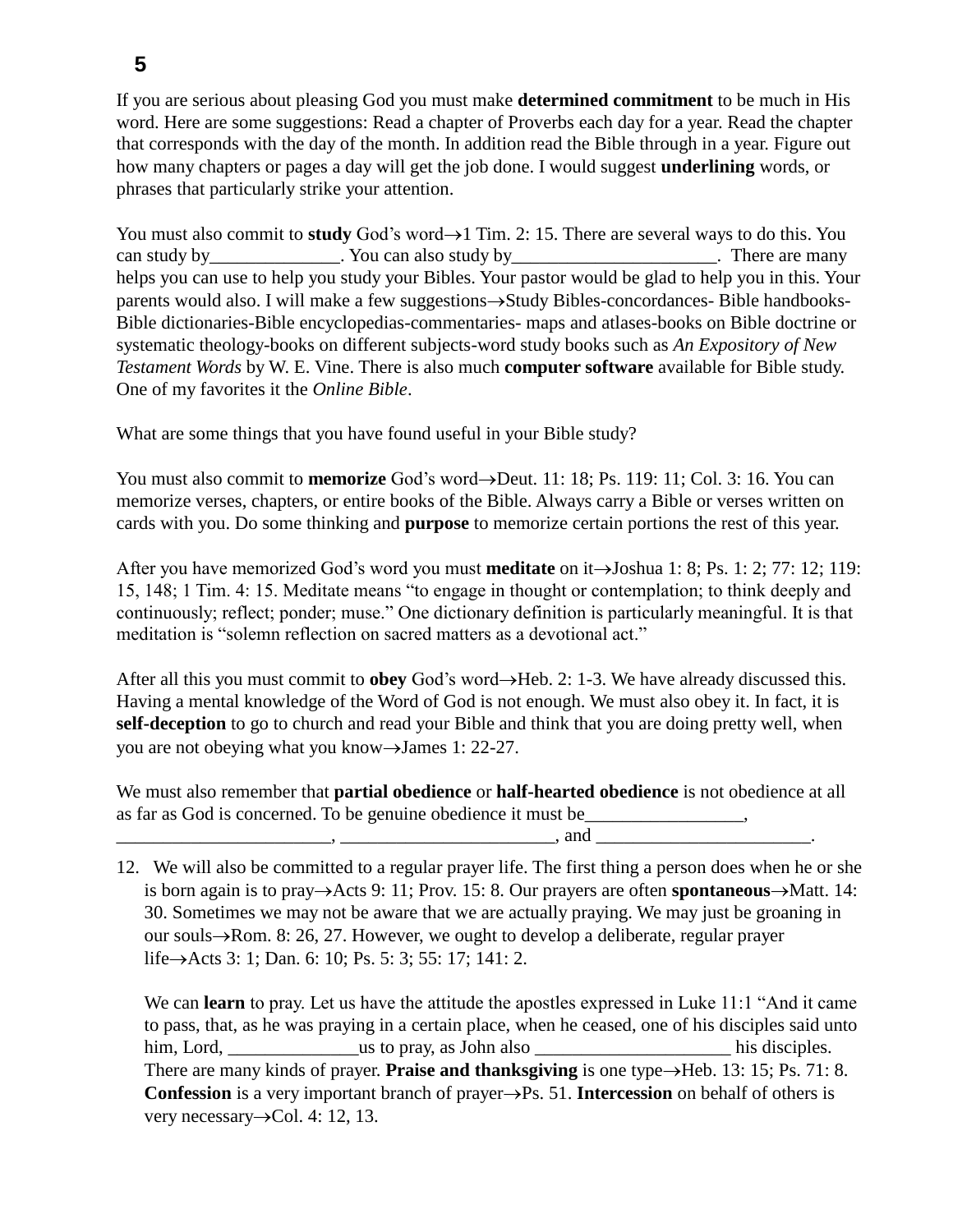One way to learn to pray is to look at prayers and instruction about prayer in the Bible. Look at the Lord's teaching in Matt. 6: 9-15 and Luke 11: 1-13. Look at the prayer of Daniel in Daniel 9. Watch Abraham intercede with God in Gen.18: 22-33. Examine the prayers of Paul in Phil. 1: 9- 11; Eph. 1: 15-20; 3: 14-21.

Our church **song books** are filled with prayers that we can make our own.

12.Many of our songs are just filled with praise. For example, *My God, How Great Thou Art*. What are some other praise songs? Some of our songs are great to sing when we feel the weight of our sins and feel the need to confess. For example, *Show Pity Lord, Oh Lord Forgive.* Can you think of some others like this? Some songs we should sing before we go to God in prayer to encourage our hearts. A good example of this would be *Sweet Hour of Prayer*. What are some others? I recommend that you commit many of these songs to memory.

One song that would be very good to **start each day with** is *Awake, My Soul and With the Sun*.

13. We will commit ourselves to developing and maintaining a **Biblical World View**. God's children are not to **think** and **act** like the unregenerate world does $\rightarrow$ Rom. 12: 2; Col. 3: 2; Tit. 2: 12; James 4: 4; Eph. 2: 2; 2 Tim. 4: 10; 1 John 2: 15, 16.

We are to be **salt** and **light** to the world $\rightarrow$ Matt. 5: 16.

God's people must be wise to avoid being contaminated with worldly ideas. They must get their directions from God's Word and not from those around them (mass media, prevailing community standards, peers, state schools, etc.). Instead, God's people must be like "the children of Issachar, which were men that had understanding of the times, to know what Israel ought to do." (1 Chron. 12: 32).

Let us examine a few issues and see if we can find **Biblical answers.** 

How did the world come into existence?

What is right or wrong about the practice of homosexuality?

What kinds of "rights" do children have in relation to their parents?

Is abortion right or wrong? Doesn't a woman have the right to do as she pleases with her own body?

Is capital punishment right or wrong?

Is it "child abuse" if a parent disciplines his children with the rod?

Should unmarried couples living together have the same kinds of recognition as married couples?

If a person is terminally ill with a very painful disease does he or she have the "right" to commit